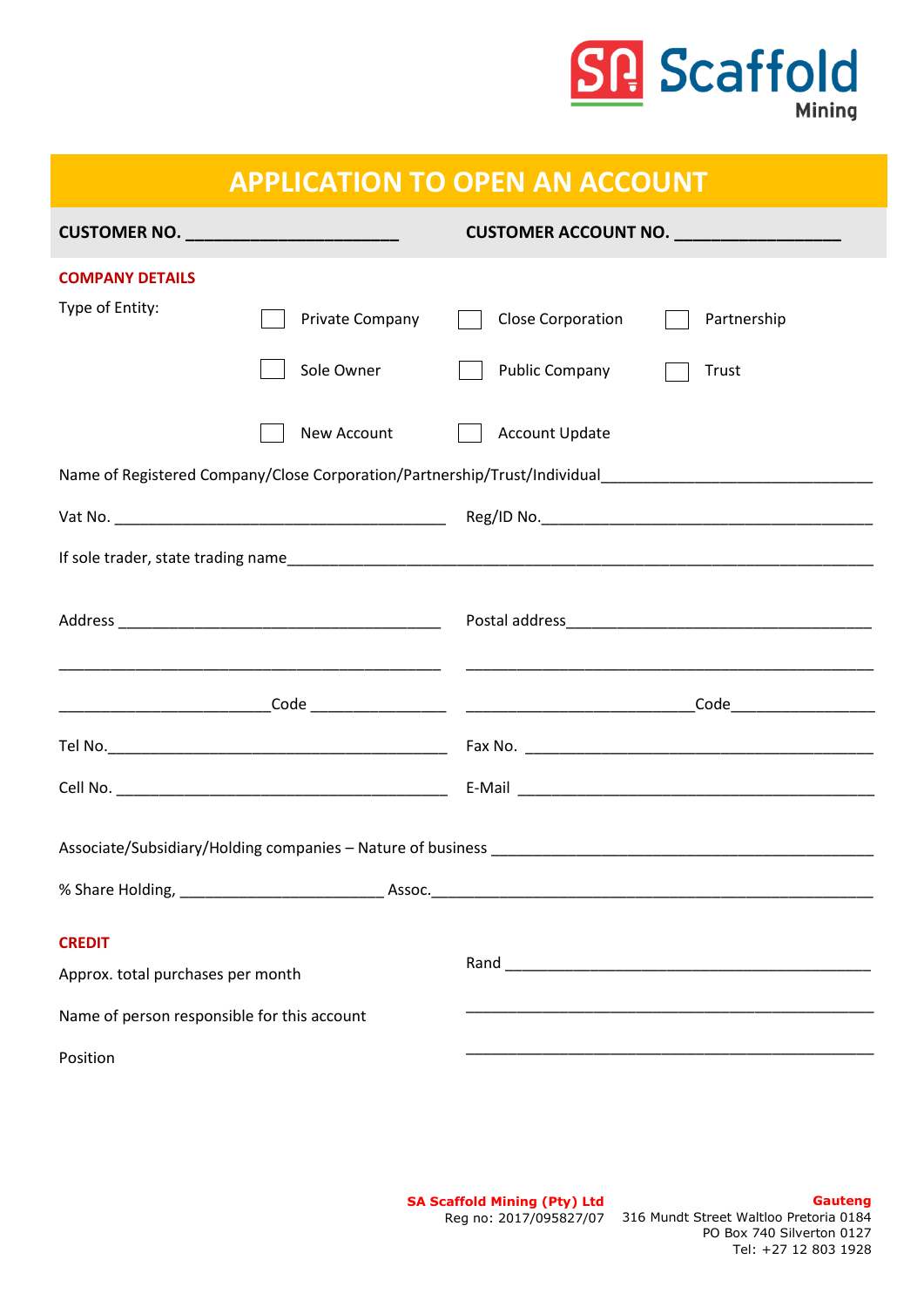# R Scaffold

#### **PRINCIPALS**

|  | Name                                               | ID No. | Date Appointed                                                                                                                                                                                                                       | Date of Birth                                                                                                        | % Share |  |
|--|----------------------------------------------------|--------|--------------------------------------------------------------------------------------------------------------------------------------------------------------------------------------------------------------------------------------|----------------------------------------------------------------------------------------------------------------------|---------|--|
|  |                                                    |        |                                                                                                                                                                                                                                      |                                                                                                                      |         |  |
|  |                                                    |        | <u> 22 mars - 23 mars - 23 mars - 23 mars - 23 mars - 23 mars - 23 mars - 23 mars - 23 mars - 23 mars - 23 mars - 23 mars - 23 mars - 23 mars - 23 mars - 23 mars - 23 mars - 23 mars - 23 mars - 23 mars - 23 mars - 23 mars - </u> |                                                                                                                      |         |  |
|  |                                                    |        |                                                                                                                                                                                                                                      |                                                                                                                      |         |  |
|  | <b>BANKERS DETAILS AND COMMENTS</b>                |        |                                                                                                                                                                                                                                      |                                                                                                                      |         |  |
|  |                                                    |        |                                                                                                                                                                                                                                      |                                                                                                                      |         |  |
|  |                                                    |        |                                                                                                                                                                                                                                      |                                                                                                                      |         |  |
|  | <b>AUDITORS</b>                                    |        |                                                                                                                                                                                                                                      |                                                                                                                      |         |  |
|  |                                                    |        |                                                                                                                                                                                                                                      |                                                                                                                      |         |  |
|  |                                                    |        |                                                                                                                                                                                                                                      |                                                                                                                      |         |  |
|  | <b>PREMISES</b>                                    |        |                                                                                                                                                                                                                                      |                                                                                                                      |         |  |
|  | Are the premises from which you trade              |        | Owned                                                                                                                                                                                                                                | Leased                                                                                                               | Hired   |  |
|  | If not owned – state name and address of landlord  |        |                                                                                                                                                                                                                                      |                                                                                                                      |         |  |
|  | <b>REFERENCES</b>                                  |        |                                                                                                                                                                                                                                      |                                                                                                                      |         |  |
|  |                                                    |        | Contact                                                                                                                                                                                                                              |                                                                                                                      |         |  |
|  | Tel No.                                            |        | Fax No.                                                                                                                                                                                                                              |                                                                                                                      |         |  |
|  | Monthly Purchases R_____________________________   |        |                                                                                                                                                                                                                                      |                                                                                                                      |         |  |
|  |                                                    |        | Contact                                                                                                                                                                                                                              | <u> 1989 - Johann John Harry, mars eta bainar eta baina eta baina eta baina eta baina eta baina eta baina eta ba</u> |         |  |
|  | Tel No.                                            |        | Fax No.                                                                                                                                                                                                                              |                                                                                                                      |         |  |
|  | Monthly Purchases R_____________________________   |        |                                                                                                                                                                                                                                      |                                                                                                                      |         |  |
|  |                                                    |        | Contact                                                                                                                                                                                                                              | <u> 2000 - Jan James James James James James James James James James James James James James James James James J</u> |         |  |
|  | Tel No.                                            |        | Fax No.                                                                                                                                                                                                                              |                                                                                                                      |         |  |
|  | Monthly Purchases R ______________________________ |        |                                                                                                                                                                                                                                      |                                                                                                                      |         |  |

**SA Scaffold Mining (Pty) Ltd**

**Gauteng** Reg no: 2017/095827/07 316 Mundt Street Waltloo Pretoria 0184 PO Box 740 Silverton 0127 Tel: +27 12 803 1928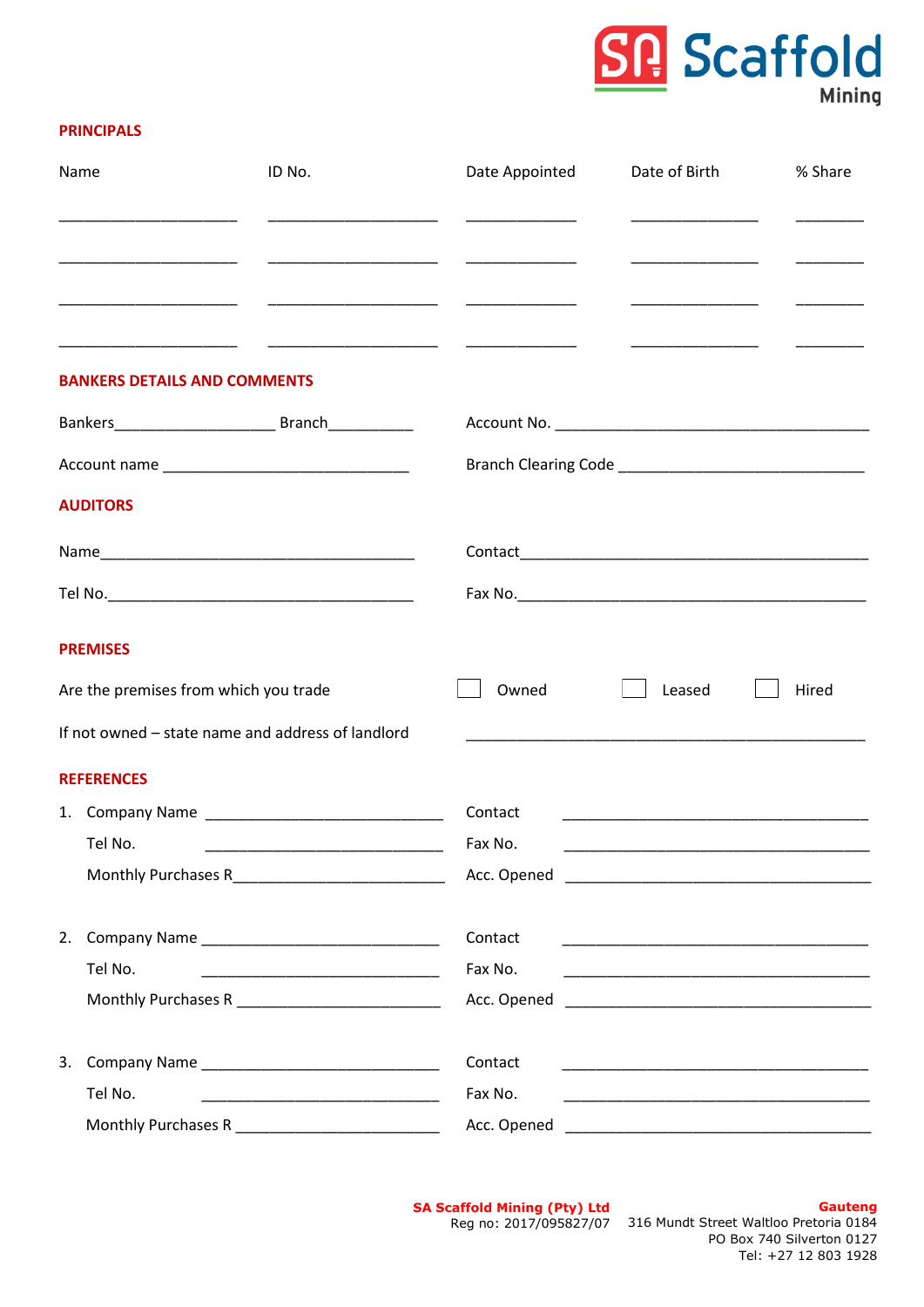|                                                                                   |        |                                               |                       | <b>Scattold</b>                                                                                                        | Mining |
|-----------------------------------------------------------------------------------|--------|-----------------------------------------------|-----------------------|------------------------------------------------------------------------------------------------------------------------|--------|
| <b>GAURANTEES/SURETIES</b>                                                        |        |                                               |                       |                                                                                                                        |        |
| Will Directors/Members be prepared to supply guarantees, if required?             |        |                                               |                       | Yes                                                                                                                    | No     |
| Have Directors/Members given any guarantees?                                      |        |                                               |                       | Yes                                                                                                                    | No     |
|                                                                                   |        |                                               |                       |                                                                                                                        |        |
| <b>CESSIONS/NOT ARIAL BONDS/LIQUIDATIONS/SEQUESTRATION</b>                        |        |                                               |                       |                                                                                                                        |        |
| Does the Company/CC have any notarial bonds registered against any of its assets? |        |                                               |                       |                                                                                                                        |        |
| Yes<br>No                                                                         |        |                                               |                       |                                                                                                                        |        |
| Has the Company/CC ever                                                           |        | <b>From date</b>                              |                       | <b>Until date</b>                                                                                                      |        |
| A. Been placed under judicial management?                                         | Yes/No | <u> 1989 - Johann Barbara, martin basa</u>    |                       |                                                                                                                        |        |
| Been placed under provisional liquidation?<br>В.                                  | Yes/No | <u> 1989 - Johann Barn, fransk politik (</u>  |                       |                                                                                                                        |        |
| Made an offer of compromise?<br>C.                                                | Yes/No |                                               |                       |                                                                                                                        |        |
| D. Has the Owner/any Partner ever been<br>sequestrated before?                    | Yes/No | <u> 1990 - Johann Barnett, fransk politik</u> |                       | <u> Alexandria (Carlo Carlo Carlo Carlo Carlo Carlo Carlo Carlo Carlo Carlo Carlo Carlo Carlo Carlo Carlo Carlo Ca</u> |        |
|                                                                                   |        |                                               | (if yes give details) |                                                                                                                        |        |

I hereby certify that I am duly authorised to sign this application, a copy of which has been handed to me, and record that we agree to the terms and conditions stated therein and acknowledge that all business will be conducted in terms of the Terms and Conditions, which have been specifically brought to my attention and by which we hereby agree to be bound. I acknowledge having received a copy of the Standard Terms and Conditions.

\_\_\_\_\_\_\_\_\_\_\_\_\_\_\_\_\_\_\_\_\_\_\_\_\_\_\_\_\_\_\_\_\_\_\_\_\_\_\_\_\_\_\_\_\_\_\_\_\_\_\_\_\_\_\_\_\_\_\_\_\_\_\_\_\_\_\_\_\_\_\_\_\_\_\_\_\_\_\_\_\_\_\_\_\_\_\_\_\_\_\_\_\_\_

\_\_\_\_\_\_\_\_\_\_\_\_\_\_\_\_\_\_\_\_\_\_\_\_\_\_\_\_\_\_\_\_\_\_\_\_\_\_\_\_\_\_\_\_\_\_\_\_\_\_\_\_\_\_\_\_\_\_\_\_\_\_\_\_\_\_\_\_\_\_\_\_\_\_\_\_\_\_\_\_\_\_\_\_\_\_\_\_\_\_\_\_\_\_

| <b>Authorised Signature</b> |      | <b>Company Rubber Stamp</b> |
|-----------------------------|------|-----------------------------|
| Name (please print)         |      |                             |
| Witness                     |      |                             |
| Designation                 | Date |                             |

**SA Scaffold Mining (Pty) Ltd** Reg no: 2017/095827/07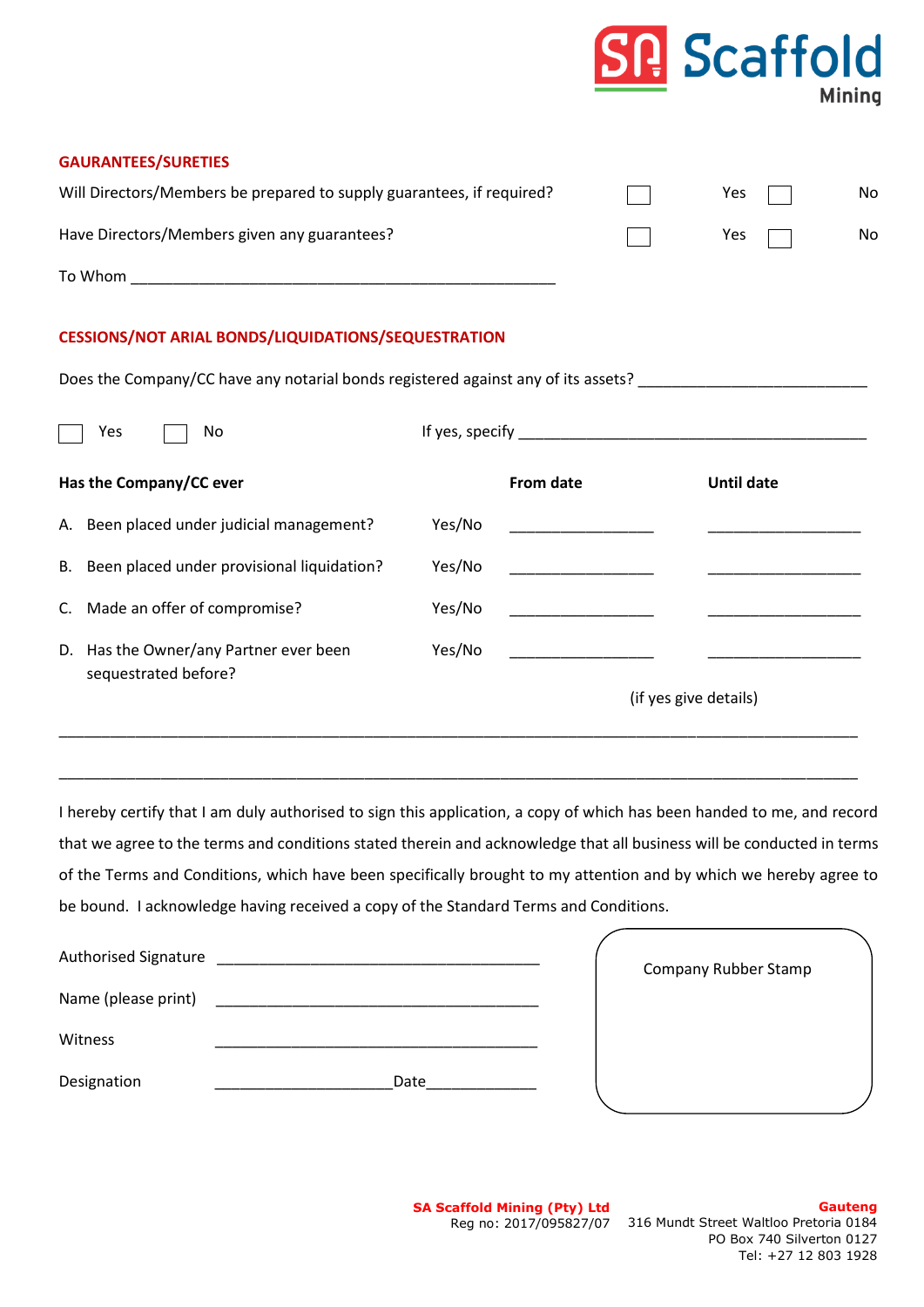### **Scaffold Mining**

#### **DEED OF SURETYSHIP**

| I, the undersigned |  | Names |
|--------------------|--|-------|
|--------------------|--|-------|

ID No: \_\_\_\_\_\_\_\_\_\_\_\_\_\_\_\_\_\_\_\_\_\_\_\_\_\_\_\_\_\_\_\_\_\_\_\_\_, by my signature do hereby interpose and bind myself jointly and severally unto and in favour of 'THE SUPPLIER' its orders or assigns, as surety and co-principal debtor with the aforesaid applicant for the due and punctual payment by THE APPLICANT to THE SUPPLIER of any amount, which is now, or, which may here after become owing by THE APPLICANT to THE SUPPLIER from any cause of indebtedness however arising.

I hereby choose as my domicilium address, the address as reflected in paragraph 2(b) of Section 'A' of this application, being the address at which I shall accept services of all legal processes and documents.

| <b>SIGNED</b><br>$\sim$<br>a<br>__ | or<br>$+1.1$<br>uns<br>__ | -<br>…av r | -<br>-- |
|------------------------------------|---------------------------|------------|---------|
|                                    |                           |            |         |

Signature \_\_\_\_\_\_\_\_\_\_\_\_\_\_\_\_\_\_\_\_\_\_\_\_\_\_\_\_\_\_\_\_\_\_

AS SURETY AND CO-PRINCIPAL DEBTOR

Print Name \_\_\_\_\_\_\_\_\_\_\_\_\_\_\_\_\_\_\_\_\_\_\_\_\_\_\_\_\_\_\_\_

**SA Scaffold Mining (Pty) Ltd**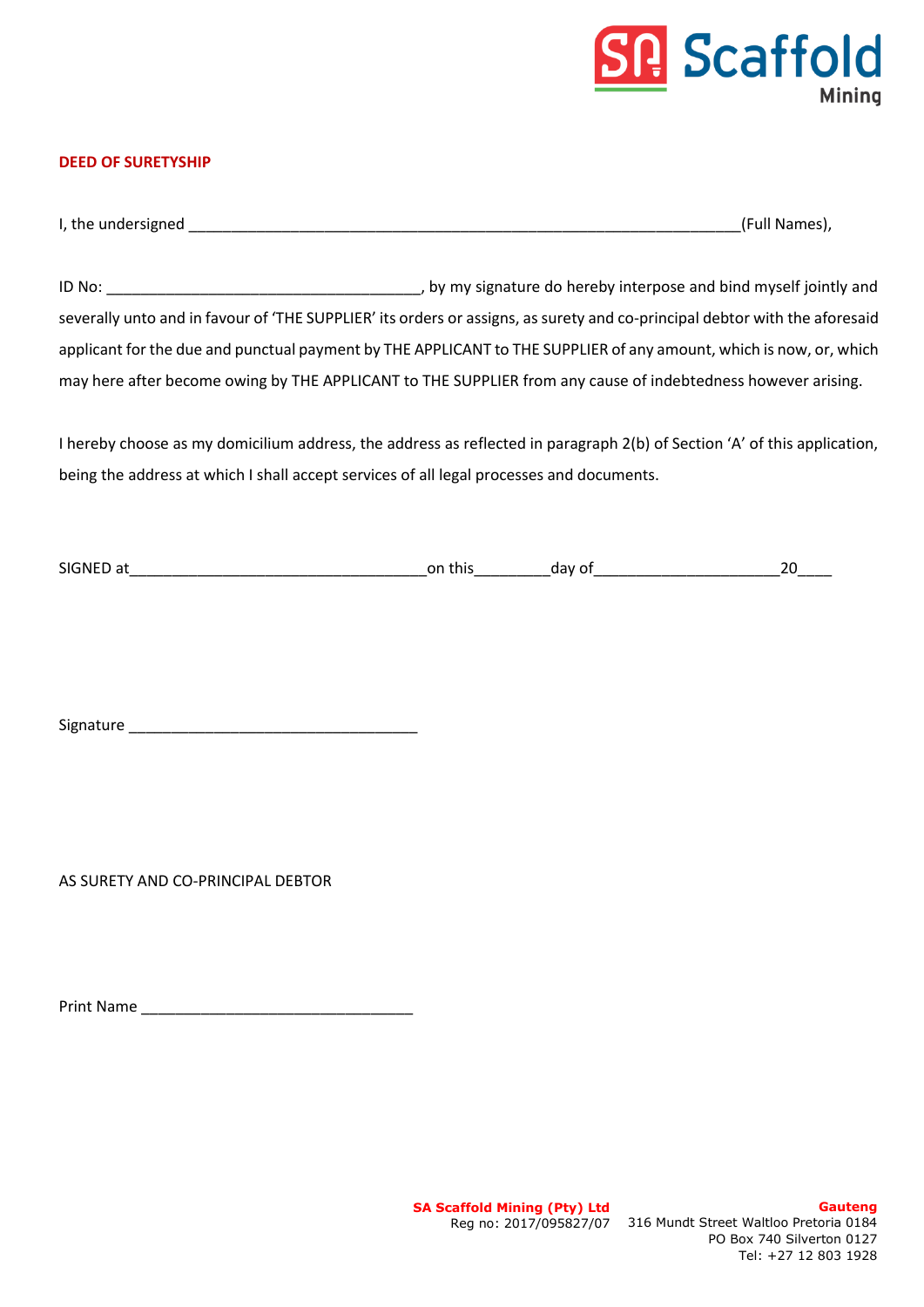### **Scaffold Minina**

#### **SA SCAFFOLD MINING (PTY) LTD TERMS & CONDITIONS OF TRADING**

#### **THE CUSTOMERS' ATTENTION IS PARTICULARLY DRAWN TO CLAUSE 21 DEFINITIONS**

- 1. "Customer" means the company or individual hiring the Equipment from the Owner
- 2. "Customer Requirements" means those requirements set out in the technical proposal forming part of the Quotation
- 3. "Equipment" means all plant, machinery, equipment and components which the Owner agrees to sell or hire to the Customer
- 4. "Owner" means SA SCAFFOLD MINING (PTY) LTD
- 5. "Quotation" means the quotation attached to these Conditions. (NOTE)
- 6. "Price" means the rate of hire in the case of all Equipment for hire multiplied by the number of days for which the Equipment is hired, both as stated in the Quotation or as otherwise agreed between the Customer and the Owner from time to time.

#### **INTERPRETATIONS**

- 1. Headings will not affect the construction of these Conditions.
- 2. These Conditions apply to the hire of Equipment save where specifically stated otherwise.

#### **CONDITIONS OF TRADING**

- 3. The Quotation and these Conditions comprise all the terms of contract between the owner and the Customer (the Contract) to the exclusion of all other terms and conditions, including without limitation any of those which the Customer may purport to apply under any hire order, confirmation of order or other similar document. No conduct of the Owner or any of its employees shall constitute acceptance of any terms put forward by the Customer, and no addition to or variation of these Conditions shall be binding on the Owner unless agreed to and signed in writing by a director of the Owner. A verbal, faxed or e-mailed instruction by the Customer to deliver Equipment noted in the Quotation will constitute acceptance of the Quotation and these Conditions.
- 4. Any Quotation given by the Owner is valid for 14 (fourteen) days only from its date provided the Owner has not previously withdrawn it.
- 5. The Owner hereby hires to the Customer the Equipment at the Price upon the terms and subject to these Conditions hereinafter appearing.
- 6. In respect of any hiring of the Equipment, hiring will commence on the date on which the Equipment leaves the Owner's premises for delivery to the Customer's site or delivery address named in the Quotation or the date the Equipment is made available for collection by the Owner or its agents, and shall continue until the Equipment is returned or should have been returned to the Owner in accordance with these conditions. The Customer must hire the Equipment for a minimum period of 1 (one) - 4 (four) weeks (Subject to arrangement)

#### **DELIVERY AND RISK**

7. When the Equipment is ready for delivery the Owner will give the Customer notice of readiness for collection. The Customer shall then give the Owner 2 (two) day's written notice that either:

- It intends to collect the Equipment and the Customer shall then collect same on a date notified to the Owner, which date shall be within 2 (two) days of such notice, or
	- If previously agreed in writing that the Owner shall

provide transport, a request that such transport be transport, a request that such transport be provided at the Customer's sole expense and the Owner and Customer will then agree a date for delivery PROVIDED THAT time for delivery of Equipment by the Owner shall not be made of essence, and would not entitle the Customer to terminate the contract.

- 8. If the Customer fails to collect the Equipment within 2 (two) days of the Customer's notice given under Clause 7 and he has not concluded an agreement with the Owner that the Owner will deliver the Equipment in accordance with clause 7(b), then the Owner may consider the Customer's failure as a repudiation of the contract with immediate effect, in which case the Owner may:
	- i. Recover from the Customer all losses caused by the Customer's breach;
	- ii. ii. Retain any payment made by the Customer before termination of the Contract;
	- iii. iii. Recover from the Customer the cost of hiring the Equipment for the minimum 1-4 week period referred to in Clause 6 above; and
	- iv. Hire the Equipment to somebody else.
- 9. The Owner will endeavour to have the Equipment ready for delivery by the date agreed for delivery or collection in accordance with Clause 7 but shall not incur any liability whatsoever nor shall the Customer be entitled to terminate the Contract, by reason of the Owner's failure to deliver or have available for collection by the agreed date.
- 10. If the Owner agrees to deliver the Equipment, he shall deliver such Equipment to the Customer's site or address named in the Quotation. The Owner shall arrange carriage of such Equipment to such site or address and the costs of and associated with such carriage, as specified by the Owner to the Customer, shall be reimbursed to the Owner forthwith by the Customer.
- 11. The risk in all Equipment delivered by the Owner in accordance with Clause 10 shall pass to the Customer as soon as the Equipment leaves the Owner's premises. The risk in all Equipment collected by Customer from the Owner's premises will pass to the customer immediately on collection.
- 12. The Owner may deliver the Equipment by instalments of any size and any order. Each separate instalment shall be invoiced and/or paid for in accordance with the Contract.
- 13. The Owner will prepare an Equipment delivery note for each delivery or collection Equipment describing the Equipment forming part of that delivery of collection. At the time of such delivery or collection, a copy of the delivery note will be given to the Customer and shall constitute proof of delivery or collection of the Equipment.
- 14. The quantity of any consignment of Equipment as recorded by the Owner upon dispatch from the Owner's place of business shall be conclusive evidence of the quantity received by the Customer on delivery unless the Customer produces conclusive evidence proving the contrary within 24 hours of the Equipment being delivered.

**SA Scaffold Mining (Pty) Ltd** Reg no: 2017/095827/07

### **Gauteng**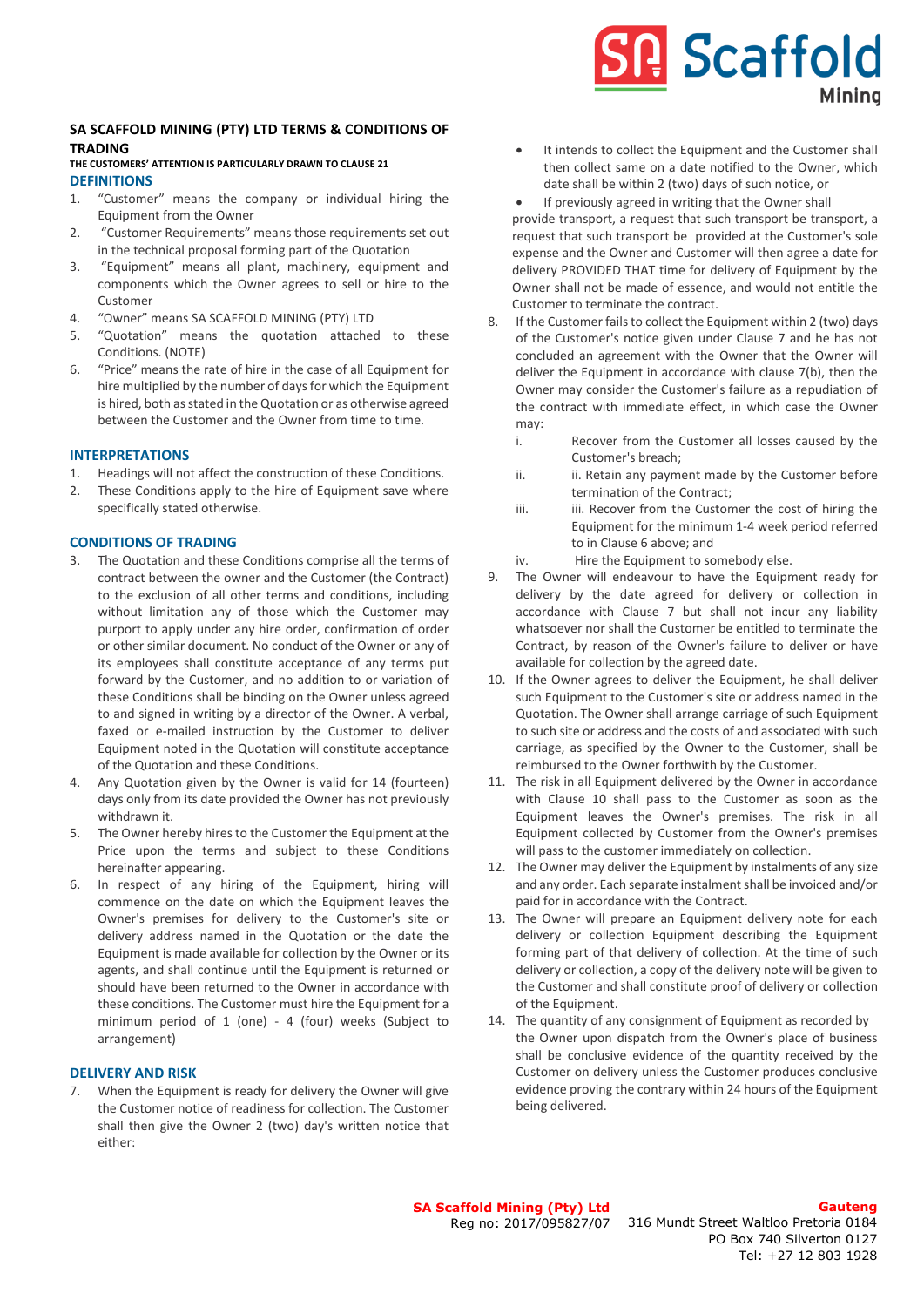**Scaffold** Minina

- 15. The Customer is responsible for the unloading of all Equipment at the Customer's site or address named in the quotation and shallsupply suitably qualified labour and plant to facilitate the same. The Owner's employees and those of any transport company it employs are not responsible for the unloading of any Equipment at the Customer's site or address named in the Quotation and will not assist in same. If the Owner delivers to the Customer a quantity of Equipment of up to 5% more of less that the quantity accepted by the Owner then the Customer shall not be entitled to object or reject the Equipment by reason of the surplus or shortfall and shall liable for the costs of the Equipment at the pro rata Price.
- 16. Without prejudice to Clause 16 above, the Owner shall have no liability to the Customer in respect of any shortfall in Equipment delivered or collected unless the Customer gives the Owner notice of the shortfall within 2 (two) days of delivery or collection. If the Customer does give such notice, The Owner may at its sole discretion either:
	- i. Make good the shortfall by one or more deliveries; or
	- ii. Reduce the Price pro rata to the Contract quantity.
- 17. The Customer shall not be entitled to reject any delivery on the grounds of any excess or short delivery but shall pay the Price or where the Owner exercises the option in Clause 17 (ii) above, the pro rata Price in accordance with that provision.
- 18. If the Customer rejects the Equipment upon delivery or collection of the same for any reason other than the circumstances described in Clause 18, the Customer shall notify the Owner forthwith. The Owner will then examine the Equipment and if any are found not to conform to the Customer's Requirements, the Owner may:
	- i. At its own expense replace the Equipment found not to be in accordance with the Customer's Requirements; or
	- ii. ii. Reduce the Price pro rata to the Price payable in respect of the Equipment found not to conform to the Customer's requirements.
- 19. The Customer shall not withhold payment for whatever reason and shall be obliged to accept and pay the Price for all Equipment which conforms to the Customer's Requirements.

#### **OWNER'S LIABILITY**

20. The Owner shall exercise reasonable skill and care to ensure that the Equipment and any drawings, designs, measurements or specifications provided by the Owner satisfies the Customer's Requirements subject to the following:

(a) The Owner shall have no liability whatsoever for any alleged failure of the Equipment or for any drawings, designs, measurements or specifications supplied by the Owner arising out of or in connection with any inaccurate, incomplete, conflicting or ambiguous information drawing design or specification supplied by the Customer and used by the Owner as the basis for providing the technical proposal forming part of the Quotation.

(b) The Owner shall be under no liability in respect of any defect arising from fair wear and tear, will full damage, negligence, abnormal working conditions, failure to follow

the Owner's instructions (whether oral or in writing, misuse or alteration or repair of the Equipment without the Owner's approval.

(c) The Owner shall have no liability in relation to parts, materials or equipment not supplied by the Owner.

(d) The Owner shall have no liability for any alleged failure of the Equipment or any drawings, designs, measurements or specifications supplied by the Owner to satisfy the Customer's Requirements if such failure is not notified by the Customer to the Owner forthwith following the Equipment being delivered/ collected as applicable.

(e) Of any kind or any economic loss suffered by the Customer as a result of the failure of the Equipment or any drawings, designs, measurements or specifications supplied by the Owner to conform to the Customer's Requirements including loss of profits, loss of business, loss of production, loss of goodwill or other consequential losses.

(f) The Owner shall have no liability if the Equipment is not fit for purpose and all other conditions, warranties, stipulations, and undertakings, whether express or implied unless specifically in terms of the Consumer Protection Act 2008 (Act No. 68 0f 2008) (g) The Owner shall have no liability if the Customer breaches Clause 37 or any part thereof.

#### **PAYMENT**

- 21. In the case of Equipment for hire, the Owner will issue an invoice to the credit approved Customer for the Rental and any other amounts due in accordance with these conditions on the last working day of the month in which the Equipment is delivered or collected or in which other amounts become due and on the last working day of every month thereafter until the date the Equipment is returned to the Owner in accordance with these Conditions. Payment is due 30 (thirty) days from the date of the invoice. Time shall be of the essence in respect of the payment of all sums due hereunder.
- 22. The Owner may at any time stating their reasons withdraw with immediate effect the Customer's credit facility.
- 23. All payments due hereunder (if not made by direct debit or banker's order) shall be made to the Owner without any deduction or set-off for any alleged shortfall in delivery defect in quality or failure to conform to the Customer's Requirements or other breach of contract. Payment shall be made at the Company's address stipulated in the Quotation or such other address as the Owner may from time to time communicate to the Customer. EFT payments must be made into the Owners designated bank account, proof of such payment must be submitted to the official fax or email addresses. Time shall be of the essence in respect of the payment of all sums due hereunder. Any payments sent by post shall be so sent at the risk of the Customer.
- 24. The Customer expressly acknowledges and accepts that the Owner shall be entitled to revise the Rental (by such amount as the Owner shall in its absolute discretion determine) if costs of materials, labour or transport increase. Any such revision shall be notified by the Owner to the Customer not less than 2 (two) weeks before the date the revised Rental takes effect.
- 25. The Customer shall be liable for interest on all Rental and/o other amounts due in accordance with these Conditions which are paid late at the maximum rate possible as determined in terms of National Credit Act, 2005 (Act No.34 of 2005),The

#### **Gauteng**

**SA Scaffold Mining (Pty) Ltd** Reg no: 2017/095827/07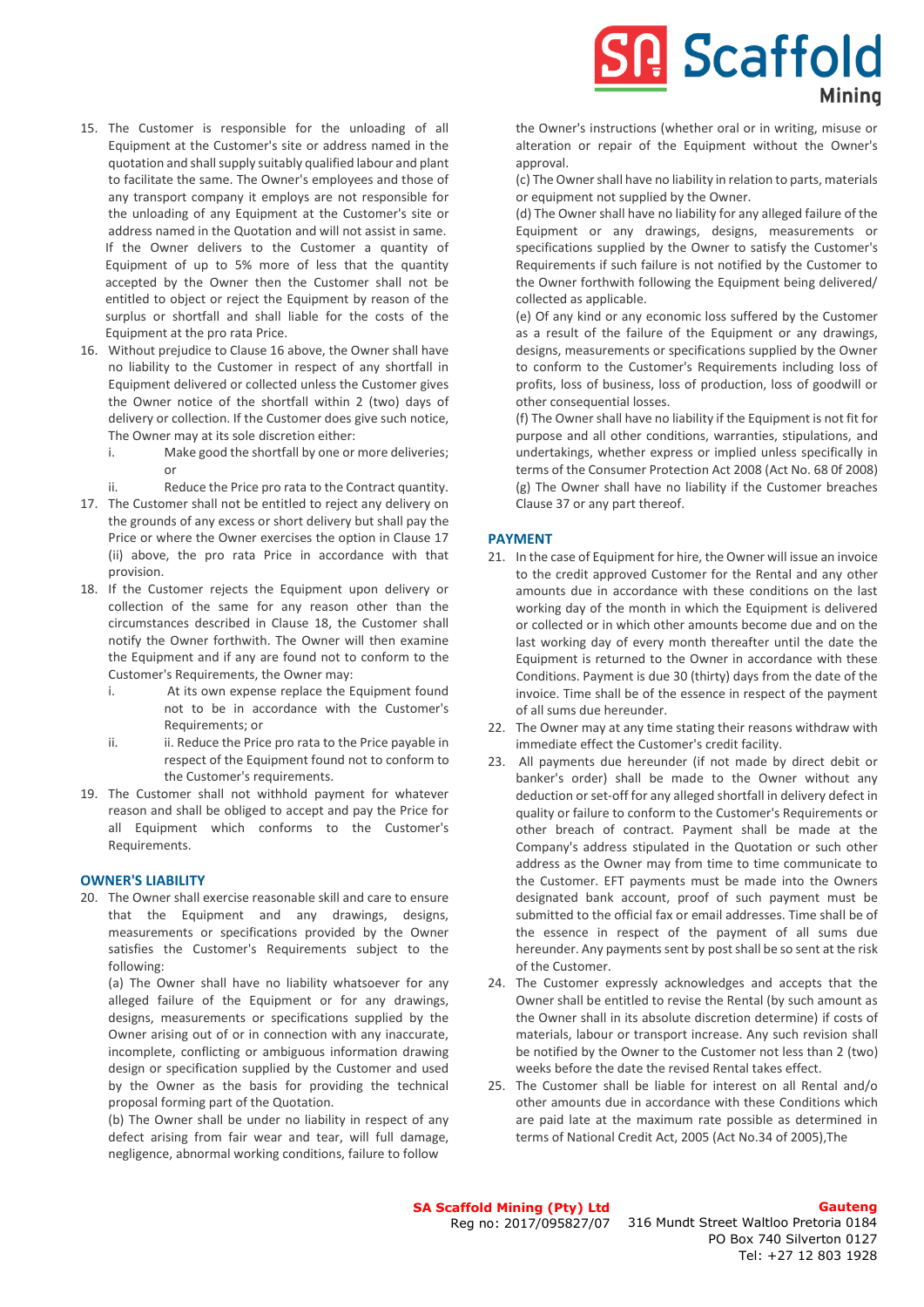- 26. Customer agrees to pay all legal costs, including attorney and client costs, tracing agent's fees and collection charges which the Owner may incur in taking any steps pursuant to any breach or enforcement of these terms and conditions by the Customer whether legal proceedings are instituted.
- 27. The Price and any other amounts due in accordance with these Conditions is exclusive of VAT, if any, which shall be due at the rate prevailing on the date of the VAT invoice, and any other tax or levy which the Owner is or shall be liable to pay or collect.

In the event of any breach by the Customer of any term, warranty or condition of these conditions, the Customer shall if required by the Owner pay any invoice rendered to the Customer immediately.

28. The Owner may appropriate any payment made by the Customer to such Equipment (including Equipment supplied under any other contract with the Owner) as the Owner may in its sole discretion think fit.

#### **PROPERTY**

- 29. In respect of Equipment for hire the Equipment shall always remain the property of the Owner and the Customer shall have no rights to the Equipment other than as hirer and the Customer shall not do or permit or cause to be done any matter or thing whereby the rights of the Owner in respect of the Equipment are or may be prejudicially affected
- 30. The specification(s) drawing(s) and design(s) relating to the Equipment (including copyright, design right or other intellectual property in them) shall as between the Parties be the property of the Owner. Where any designs, drawings or specifications has been supplied by the Customer then the Customer warrants that the use of those designs, drawings or specifications shall not infringe the right of any third party.
- 31. The Customer must not use the Equipment for any purpose for which they are not expressly designed. The Customer hereby agrees that it will not:

(a) Without the prior written consent of the Owner effect any modification or make any alterations or additions to the Equipment; or

(b) Remove or interfere with any identification marks or plates affixed to the Equipment and not attempt or purport to do so or permit the same.

#### **INSURANCE**

32. In the case of Equipment for hire the Customer will throughout the period of the Contract, without prejudice to the liability of the Customer to the Owner, keep the Equipment insured with an insurance company of good repute against loss or damage from all risks (including third party risks) for the full replacement value of that Equipment. The Customer shall notify its insurers that the Equipment is on hire from the Owner and request the insurers to endorse a note of such interest on the policy of insurance naming the Owner as loss payee. The Customer shall on demand show the Owner evidence of the policy of insurance and shall not use or allow the Equipment to be used for any purpose not permitted by the terms and conditions of this policy. If the Customer makes a default in the payment of any premium in respect of the insurance or fails to take out the insurance required by this Clause, the Owner may pay such premium

# **Scaffold** Minina

or premiums and recoup the cost of doing so from the Customer.

33. The Customer shall immediately notify the Owner if an event occurs which a risk is covered by the Customer's insurance which the Customer is obliged to take out under the Contract. The Customer shall indemnify the Owner against all loss or damage to the Equipment not recovered under the policy of insurance.

#### **TERMINATION**

34. (a) The Customer (being an individual) dies or suffers an interim order (within the meaning of the Insolvency Act No. 34 of 1936) to be made against him or enters a voluntary arrangement or suffers the making of a statutory demand or the presentation of a petition for a bankruptcy order or make any arrangement or compromise with his creditors; or

(b) The Customer (being a limited company) enters into compulsory liquidation or voluntary liquidation (not being voluntary liquidation for the purpose of reconstruction or

amalgamation only the terms of which have previously been approved by the Owner in writing); or

(c) The Customer is placed under debt review applied for business rescue or entered into a Section 311-arrangement in terms of the new Companies Act No. 71 of 2008.

(d) Any distress, execution or other legal process shall be levied on or against the Equipment or any part thereof or against any Premises where the same may be: then any hire constituted by the Contract shall terminate without notice and no payment subsequently accepted by the Owner without knowledge of such termination shall in any way prejudice or affects the operation of this Clause.

36. If and on each occasion on which:

(a) The Customer shall fail to pay any Rental or other sums payable under the Contract in full within 7 (seven) days after the same shall have become due; or

(b) The Customer shall commit a breach of any of the other terms of the Contract (if capable of being remedied) shall fail to remedy the breach within 14 (fourteen) days after notice in writing from the Owner requiring the same; or (c) The Customer shall do or cause to be done anything whereby the Owner's rights in the Equipment are prejudiced or put in jeopardy; or

(d) If the Owner so decides for any other reasonable cause; then the Owner shall have the right to terminate the Contract forthwith and for all purposes.

37. At the end of the hire of any Equipment or on earlier

 repudiation or termination in accordance with the Contract: (a) All Equipment must be returned to the Owner forthwith at its premises where the Equipment was originally supplied (unless otherwise specified by the Owner) in good repair and in a clean and sound condition (fair wear and tear only accepted) and the Customer shall ensure the safe-keeping, supervision and custody of the Equipment until it is returned or repossessed by the Owner. The Customer shall be responsible for the loading of all Equipment being returned in accordance with all relevant health and safety legislation and guidance. In the event the Owner does not in its opinion believe that the Equipment has been safely loaded the Owner has the right to send the same back to the Customer for safe loading in which case the period of hire will continue until the Equipment has been returned to the Owner in what the Owner in its sole discretion considers is a safe condition. The assessment of the

**SA Scaffold Mining (Pty) Ltd** Reg no: 2017/095827/07

#### **Gauteng**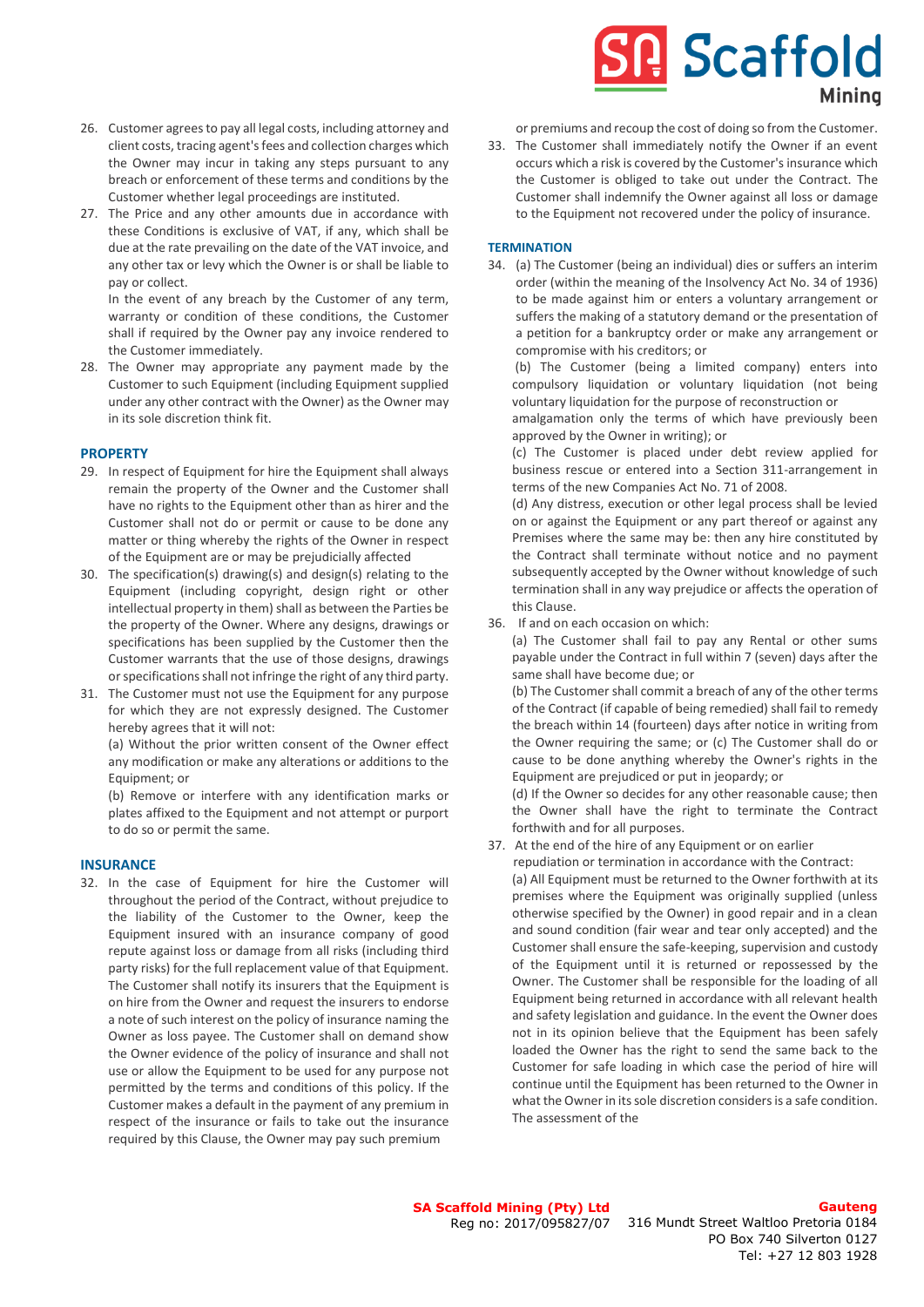## **Scaffold** Minina

condition of Equipment shall be made solely by the Owner acting reasonably whose assessment shall be binding on the Customer.

(b) The Customer shall fully reimburse the Owner for all charges and costs incurred by it for cleaning or repairing damaged or defective Equipment as notified to the Customer. The Customer shall pay the full replacement cost of Equipment listed in the Quotation for all lost or irreparable items as specified by the Owner, based on the Owner's price list current at the date of the repudiation or termination as appropriate.

(c) In the event that the Customer fails to return the Equipment within 14 (fourteen) days of being obliged to, the Owner may forthwith and without notice retake possession of such Equipment and for this purpose shall be entitled freely to enter into and upon any premises occupied by or under the control of the Customer. If the Equipment is situated on premises which are occupied or controlled by a third party, the Customer shall ensure that it has made enough arrangements with the third party to enable the Owner to enter onto such premises in order to exercise its right under this Clause to retake possession of the Equipment. Without prejudice to the Owner's rights to claim damages the Customer shall on termination or repudiation of that Agreement become immediately liable to pay to the Owner all arrears of Rental, any other amounts due in accordance with these Conditions and any other amounts due and payable and any costs and expenses incurred by the owner in locating, repossessing, and recovering or restoring the Equipment or collecting payments due under the Contract.

38. The Customer shall not be entitled to claim loss of profit or breach of contract in respect of any termination of these Conditions.

#### **SUBCONTRACTING AND ASSIGNMENT**

39. The Owner, but not the Customer, may assign sub-contract or sublet these conditions or the Equipment or any part thereof and the Customer shall ensure that all Equipment hired from the Owner remains on the agreed site until returned to the Owner unless otherwise expressly agreed by the owner.

#### **MISCELLANEOUS**

- 40. The Owner has designed, manufactured or procured the manufacture of and supplied the Equipment for and to the Customer based on the written undertaking herein that the Customer will ensure that the Equipment will be safe and without health risks when being set, used, cleaned or maintained by the Customer, its employees and/or third party and on the basis that the Owner is relieved from its duty under any relevant legislation, as is reasonable.
- 41. The Owner will not be liable to the Customer in any civil proceedings brought by the Customer against the Owner under any health and safety legislation and regulations where such exclusion of liability is permitted by law.
- 42. The Customer shall indemnify and keep indemnified the Owner in respect of any liability, in respect of or in connection with the Equipment incurred directly by the Owner under and relevant legislation.
- 43. The rights and remedies of the Owner shall not be diminished, waived or extinguished by the granting of any indulgence or forbearance or extension of time by the Owner or by any failure or delay by the Owner in asserting or exercising any such rights or remedies.
- 44. The Customer agrees that the Owner may cede or transfer its rights under this contract and its ownership in the goods and in so far as such consent may be necessary, the Customer agrees upon such cession of transfer to hold the goods on the basis that ownership therein has passed to the cessionary or transferee subject otherwise to the terms of this contract and to the extent to which this clause may be construed as a stipulation alter in favour of such cessionary or transferee, the Customer agrees that the acceptance of cession of this contract by the cessionary or the transferee shall constitute an acceptance by the cessionary.
- 45. The Customer consents in terms of Section 45(1) of the Magistrates Court Act No. 32 of 1944 as amended in respect of any proceedings which may be instituted against it by the Owner arising out of or in connection with this Contract, to the jurisdiction of any Magistrates Court which at the time of such proceedings has jurisdiction over it in terms of Section 28(1) of the said Magistrates Court Act. Notwithstanding a foregoing the Customer specifically agrees that the Owner may in its sole discretion disregard a foregoing consent to jurisdiction and institute any proceedings arising out or in connection with this Contract in the Supreme Court of South Africa having jurisdiction.
- 46. A certificate under the hand of any director, any manager or secretary of the Owner stating that any sum or sums is/are due and payable by the Customer to the Owner in terms of this Contract or stating the amount of any costs, charges or expenses considered in determining the amount of any claim in favour of the Owner against the Customer in terms of this Contract shall be admissible in any court of law and constitute prima facie proof of the contents thereof and shall constitute a liquid document for the purposes of summary judgment or provisional sentence.
- 47. If any provision in the Contract shall be held to be void, illegal, invalid or unenforceable in whole or in part under any enactment or rule of law such provision or part shall to that extent be deemed not to form part of the Contract but the legality, validity and enforceability of the remainder of such agreement shall not be affected.
- 48. Nothing in the Contract shall confer or purport to confer on any third party any benefit or right to enforce any term of the Contract in any way whatsoever.
- 49. The Contract shall be governed and construed in all respects in accordance with the laws of the Republic of South Africa and the Owner and Customer irrevocably submit to the exclusive jurisdiction of the South African Court.

### **Gauteng**